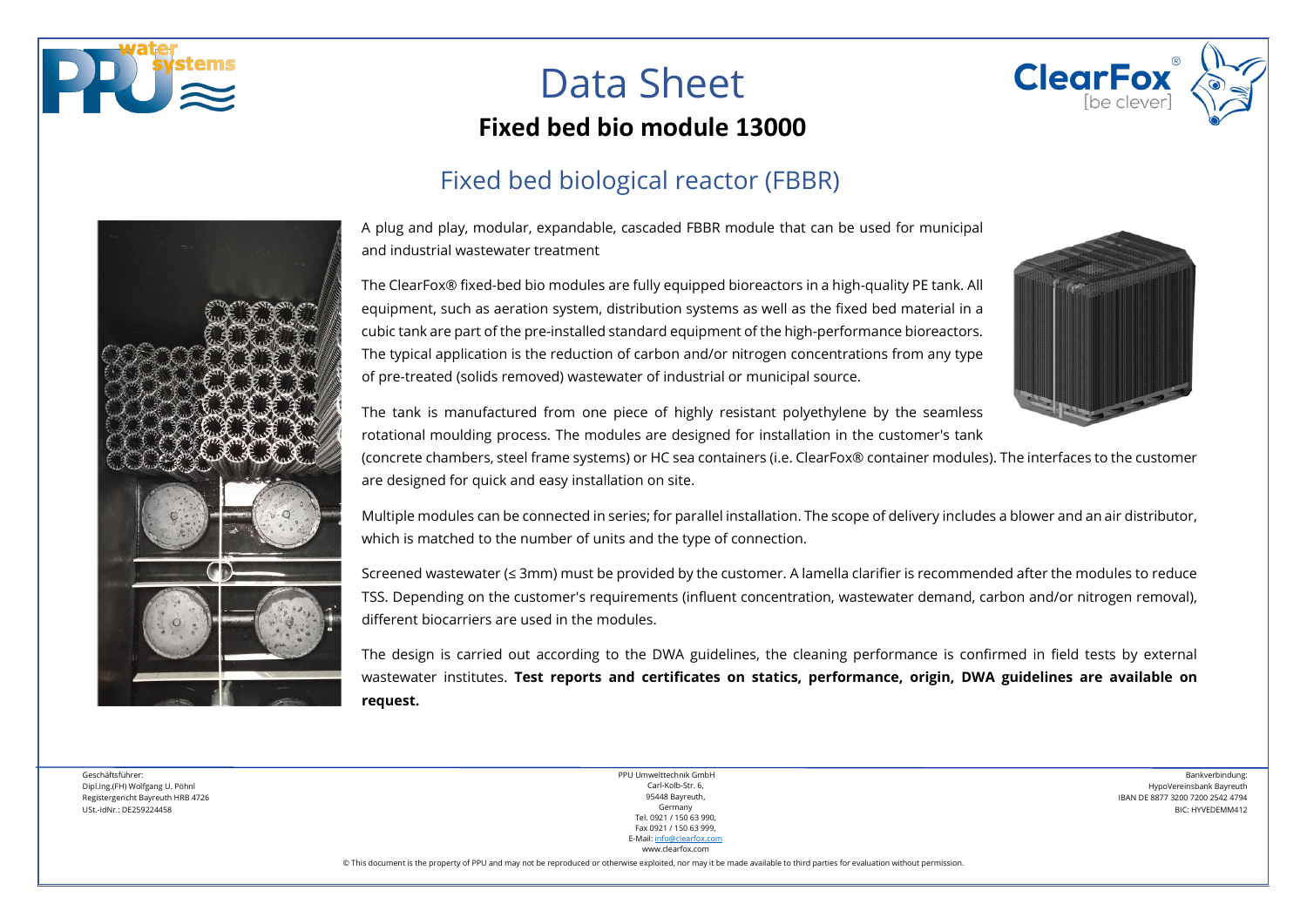



Prüfbericht über die Reinigungsleistung der modularen Container-Kläranlage

#### **Clearfox-Festbett-Container**

**PPU Umwelttechnik GmbH** 

Prüfbericht-Nr. PIA2017-1510-1056

**PIA GmbH** Prüfinstitut für Abwassertechnik ergenrather Weg 30 52074 Aachen GERMANY

Aachen, im Juni 2017

Dipl.-Ing. Elmar Lancé

Geschäftsführer: Dipl.Ing.(FH) Wolfgang U. Pöhnl Registergericht Bayreuth HRB 4726 USt.-IdNr.: DE259224458

Data Sheet

#### **Fixed bed bio module 13000**

#### Advantages of the ClearFox® FBBR modules:

- Quick commissioning, cost savings during installation, low space requirement
- Flexible with underload and overload
- Modular system, adaptable to any application
- Both industrial and municipal wastewater
- High performance with high quality, Made in Germany
- Stable and very robust process technology
- Low OPEX and simple, automatic operation

#### Technical data:

|                                       | $\frac{1}{2}$ – FBBR-Module: | 1 - FBBR-Module:               |  |  |  |  |
|---------------------------------------|------------------------------|--------------------------------|--|--|--|--|
| Dimensions: (I, w, h) /<br>module [m] | 1,35 x 2,10 x 2,57           | $2,74 \times 2,10 \times 2,57$ |  |  |  |  |
| Space requirement:                    | 33% of a 20 ft. HC Container | 50% of a 20 ft. HC Container   |  |  |  |  |
| max. transport weight:                | 350 kg                       | 650 kg                         |  |  |  |  |
| max. operating weight:                | 7.800 kg (water-filled)      | 15.000 kg (water-filled)       |  |  |  |  |
| Area: $[m2]$                          | 2,80                         | 5,75                           |  |  |  |  |
| <b>Manhole opening:</b>               | 60 cm x 60 cm                | 60 cm x 60 cm                  |  |  |  |  |
| <b>Connected load</b>                 | 1.000 Watt                   | 1.350 Watt                     |  |  |  |  |
| Fan (outlet C)                        |                              |                                |  |  |  |  |
| <b>Connected load</b>                 | 1.200 Watt                   | 1.500 Watt                     |  |  |  |  |
| Fan (drain N)                         |                              |                                |  |  |  |  |
| Inlet: DN / height:                   | DN 100 / 2,45 m              |                                |  |  |  |  |
| Drain: DN / Height:                   | DN 100 / 2,40m               |                                |  |  |  |  |
| <b>Ventilation system:</b>            | DN 75 (Connection DN 50)     |                                |  |  |  |  |

PPU Umwelttechnik GmbH Carl-Kolb-Str. 6, 95448 Bayreuth, Germany Tel. 0921 / 150 63 990, Fax 0921 / 150 63 999, E-Mail[: info@clearfox.com](mailto:info@clearfox.com) www.clearfox.com

Bankverbindung: HypoVereinsbank Bayreuth IBAN DE 8877 3200 7200 2542 4794 BIC: HYVEDEMM412

**ClearFox**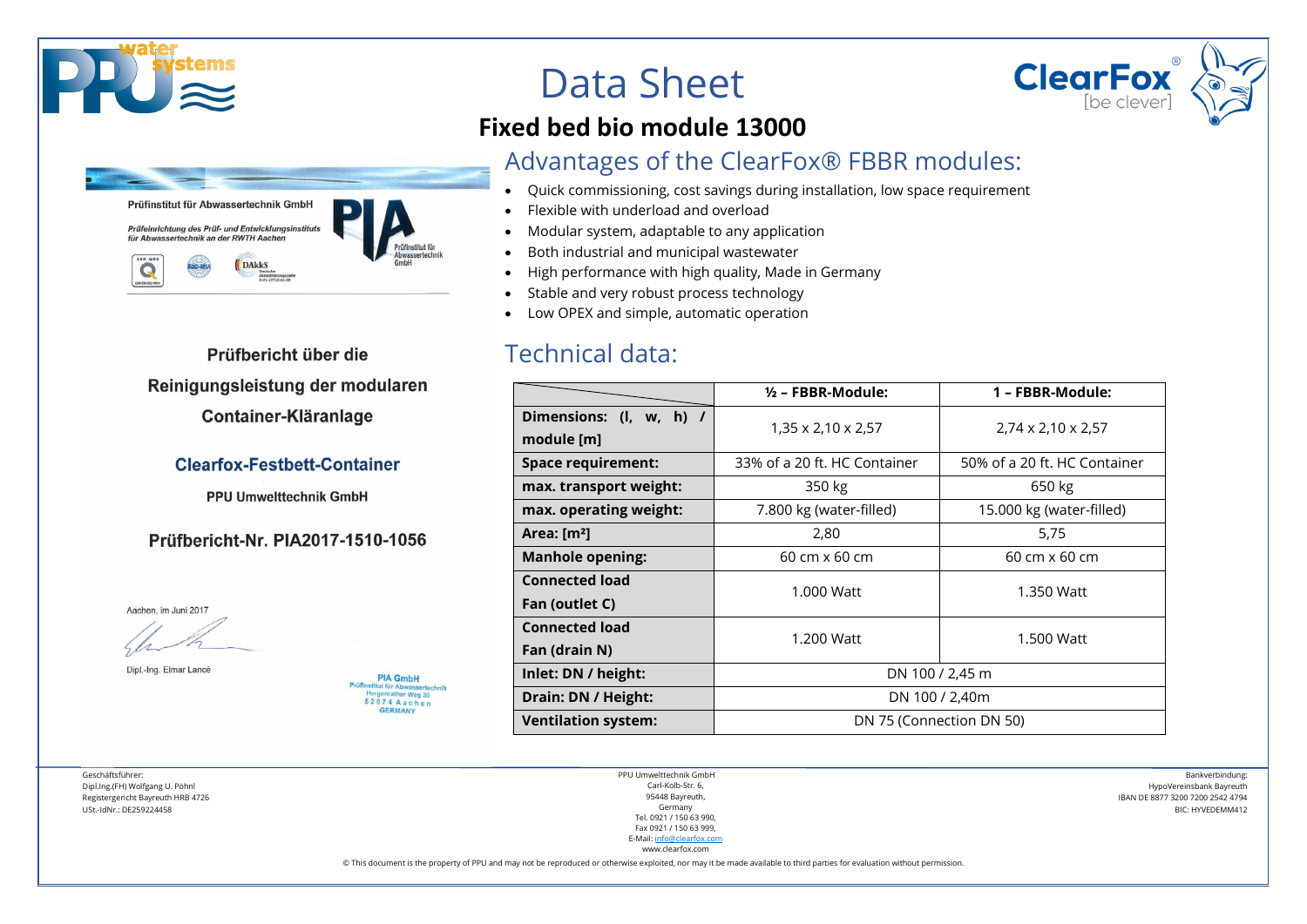

## Data Sheet



#### **Fixed bed bio module 13000**

### Technical dismantling capacity per module at 20 hours:

|                        | Max. flow rate<br>[m <sup>3</sup> /hr] |                      |                      | Removal rate per day [kg] |         |               |          | Biologically usable surface |                                         |
|------------------------|----------------------------------------|----------------------|----------------------|---------------------------|---------|---------------|----------|-----------------------------|-----------------------------------------|
|                        | <b>Stakes</b><br>Single<br>(Parallel)  |                      |                      | Inserts                   |         | <b>Stakes</b> | Inserts  |                             | area [m <sup>2</sup> /m <sup>3</sup> ]. |
|                        |                                        |                      | (Series)             |                           | Single  | (Parallel)    | (Series) |                             | Cascaded:                               |
| Number of modules      | $\frac{1}{2}$                          |                      |                      |                           |         |               |          |                             |                                         |
| Carbon reduction (COD) | m <sup>3</sup> /hr                     | 2 m <sup>3</sup> /hr | 2 m <sup>3</sup> /hr | 5 $m^3/hr$                | 40 kg/d | 80 kg/d       | 40 kg/d  | 100 kg/d                    | 100-150-200                             |
| Nitrification (NH4-N)  | m <sup>3</sup> /hr                     | 2 m <sup>3</sup> /hr | 2 m <sup>3</sup> /hr | 5 $m^3/hr$                | 8 kg/d  | $16$ kg/d     | 8 kg/d   | 20 kg/d                     | 150-300                                 |

The specific surface area of the fixed bed material depends on the concentration of the influent. Degradation is calculated for municipal/domestic concentrations; higher concentrations, as in industrial applications, result in higher performance rates. Plants in series operate at a higher treatment efficiency, resulting in a higher degradation rate per day.

Nitrification requires COD reduction in advance. It must be ensured

that after each reactor the TSS is reduced by a secondary treatment unit.





Geschäftsführer: Dipl.Ing.(FH) Wolfgang U. Pöhnl Registergericht Bayreuth HRB 4726 USt.-IdNr.: DE259224458

PPU Umwelttechnik GmbH Carl-Kolb-Str. 6, 95448 Bayreuth, Germany Tel. 0921 / 150 63 990, Fax 0921 / 150 63 999, E-Mail[: info@clearfox.com](mailto:info@clearfox.com) www.clearfox.com

Bankverbindung: HypoVereinsbank Bayreuth IBAN DE 8877 3200 7200 2542 4794 BIC: HYVEDEMM412